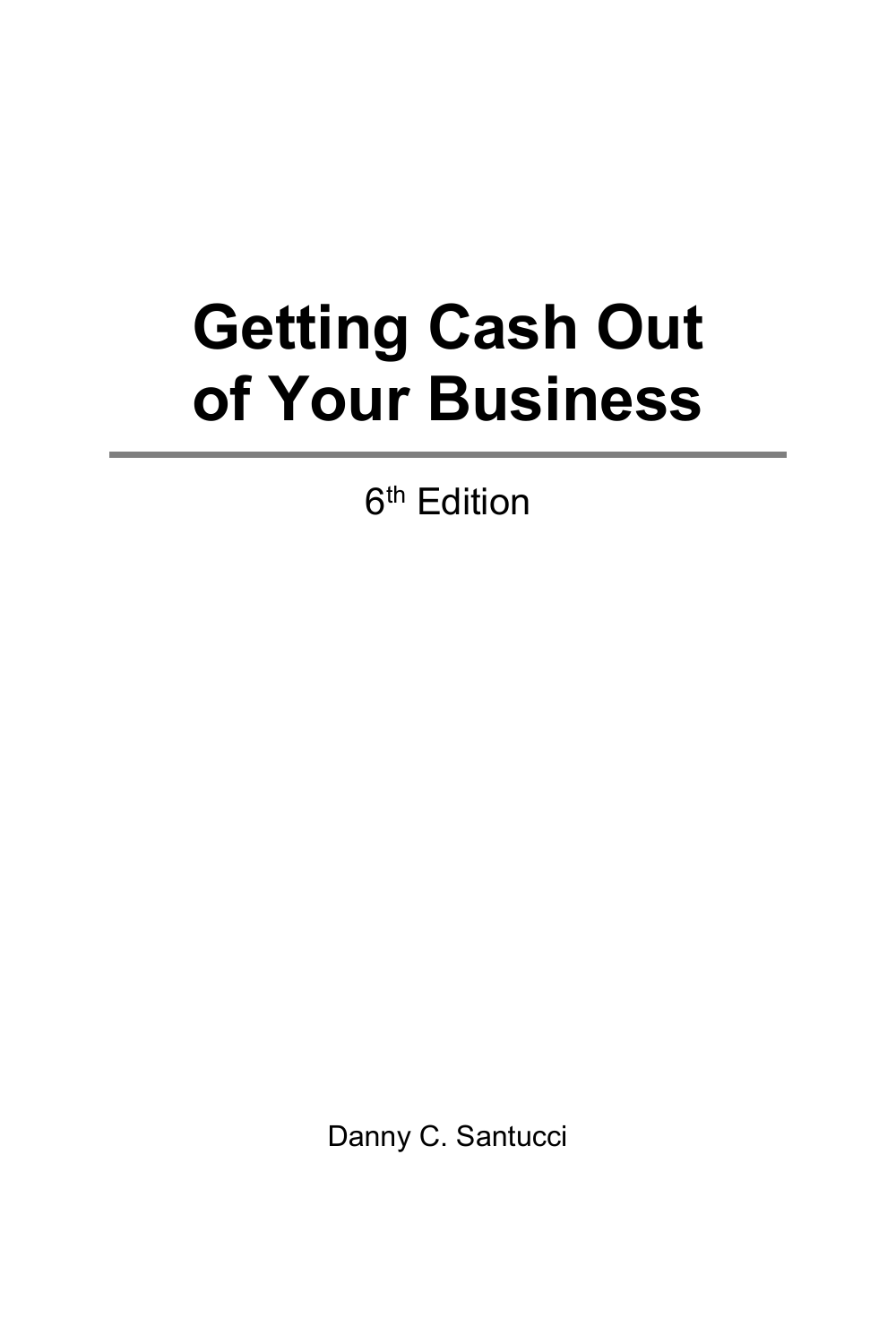## **Table of Contents**

| Self-Insured Medical Reimbursement Plans - §105 23<br>Employee Educational Assistance Programs - §12726<br>Moving Expense Reimbursement Suspended - §21736<br>Employer-Provided Retirement Advice and Planning - §132 37 |  |
|--------------------------------------------------------------------------------------------------------------------------------------------------------------------------------------------------------------------------|--|